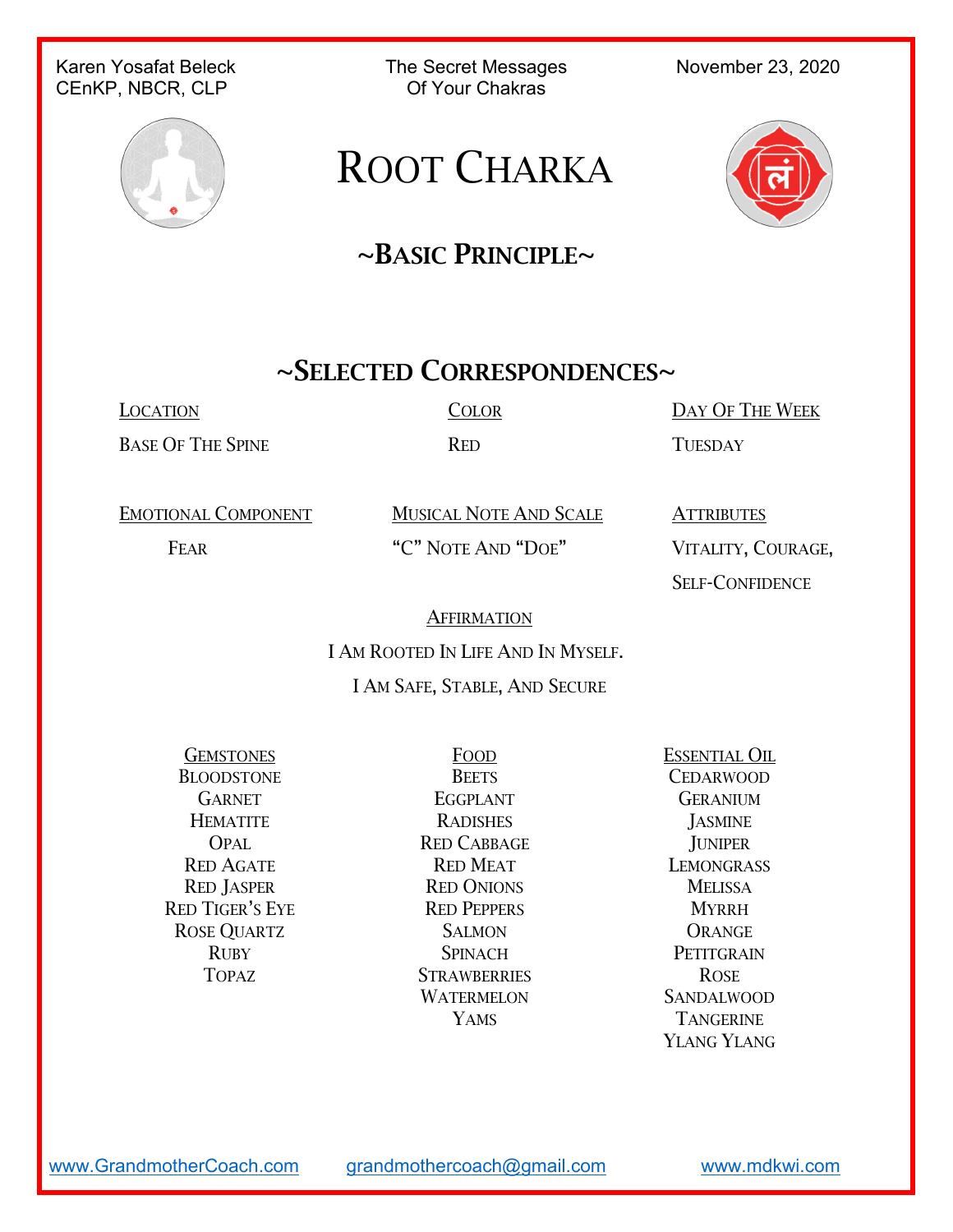Karen Yosafat Beleck The Secret Messages November 23, 2020 CENKP, NBCR, CLP **CENCE,** CLP **CENCE,** CLP **CENCE,** CLP **CENCE,** CLP **CENCE,** CLP **CENCE,** CLP **CENCE,** CLP **CENCE,** CLP **CENCE,** CLP **CENCE,** CLP **CENCE,** CLP **CENCE,** CLP **CENCE,** CLP **CENCE,** CLP **CENCE,** CLP **CENCE,** C

#### ~DEALS WITH ISSUES IN THESE CATEGORIES~

APPROPRIATE BOUNDARIES **GROUNDING** NOURISHMENT **PROSPERITY SHELTER** 

#### ~HARMONIOUS FUNCTION WHEN IN BALANCE~

COMFORTABLE IN THE BODY **PROSPERITY** SENSE OF TRUST IN THE WORLD **VITALITY** 

#### $\sim$ OUT OF BALANCE WITH INSUFFICIENT ENERGY $\sim$

**DISORGANIZED** FEELING DISCONNECTED FROM THE BODY LACK OF STAMINA POOR FOCUS AND DISCIPLINE

#### ~OUT OF BALANCE WITH EXCESS ENERGY~

ADDICTION TO SECURITY HOARDING AND GREED RIGID BOUNDARIES

#### ~MAIN SENSE AND HEALING METHOD~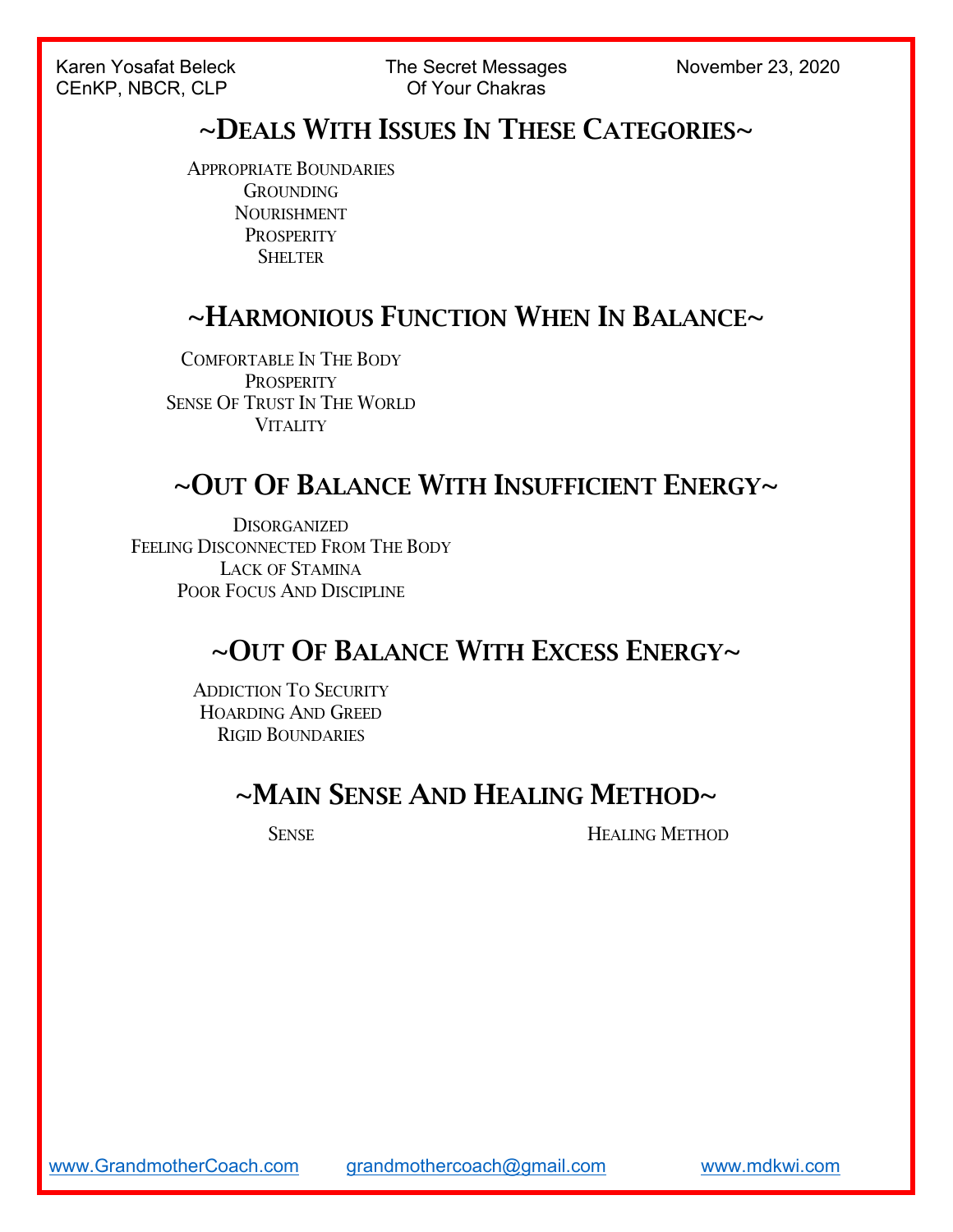#### Karen Yosafat Beleck The Secret Messages November 23, 2020<br>CEnKP NBCR CLP CLER COF Your Chakras CEnKP, NBCR, CLP



## SACRAL CHARKA



## $\sim$ BASIC PRINCIPLE $\sim$

#### ~SELECTED CORRESPONDENCES~

LOWER ABDOMEN ORANGE SUNDAY

LOCATION COLOR DAY OF THE WEEK

EMOTIONAL COMPONENT MUSICAL NOTE AND SCALE ATTRIBUTES GUILT "C#" AND "D" NOTE AND "RE" HAPPINESS, CONFIDENCE,

**RESOURCEFULNESS** 

#### **AFFIRMATION**

I OPEN MYSELF TO OTHERS NATURALLY.

I HAVE THE POWER TO CREATE AND TRANSFORM.

CARNELIAN APRICOTS ANGELICA COPPER CARROTS BERGAMOT CORAL MANDARINS CEDARWOOD GOLDSTONE MANGOES GERANIUM TIGER'S EYE MELONS LEMONGRASS ORANGE PEPPERS MELISSA ORANGES ORANGE PAPAYAS PETITGRAIN PEACHES TANGERINE

GEMSTONES FOOD ESSENTIAL OIL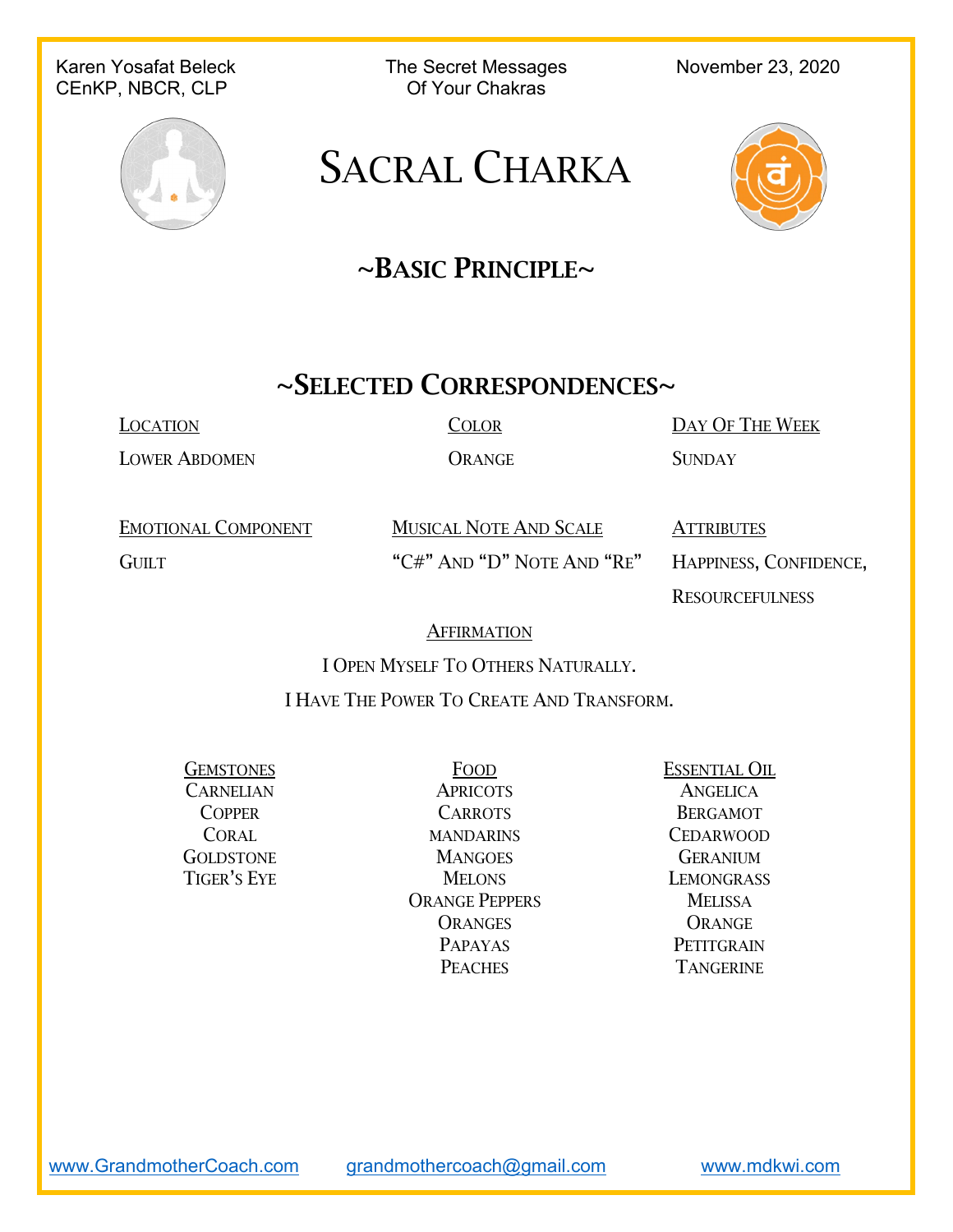#### ~DEALS WITH ISSUES IN THESE CATEGORIES~

**CHANGE DUALITY FLOW** MOVEMENT **SENSATION** THE SHADOW

### ~HARMONIOUS FUNCTION WHEN IN BALANCE~

ABILITY TO CHANGE ABILITY TO EXPERIENCE PLEASURE ABILITY TO NURTURE SELF AND OTHERS

#### ~OUT OF BALANCE WITH INSUFFICIENT ENERGY~

DENIAL OF PLEASURE FEAR OF CHANGE **FRIGIDITY** POOR FOCUS AND DISCIPLINE

#### ~OUT OF BALANCE WITH EXCESS ENERGY~

ADDICTION TO PLEASURE OBSESSIVE ATTACHMENT SEXUAL ACTING OUT

#### ~MAIN SENSE AND HEALING METHOD~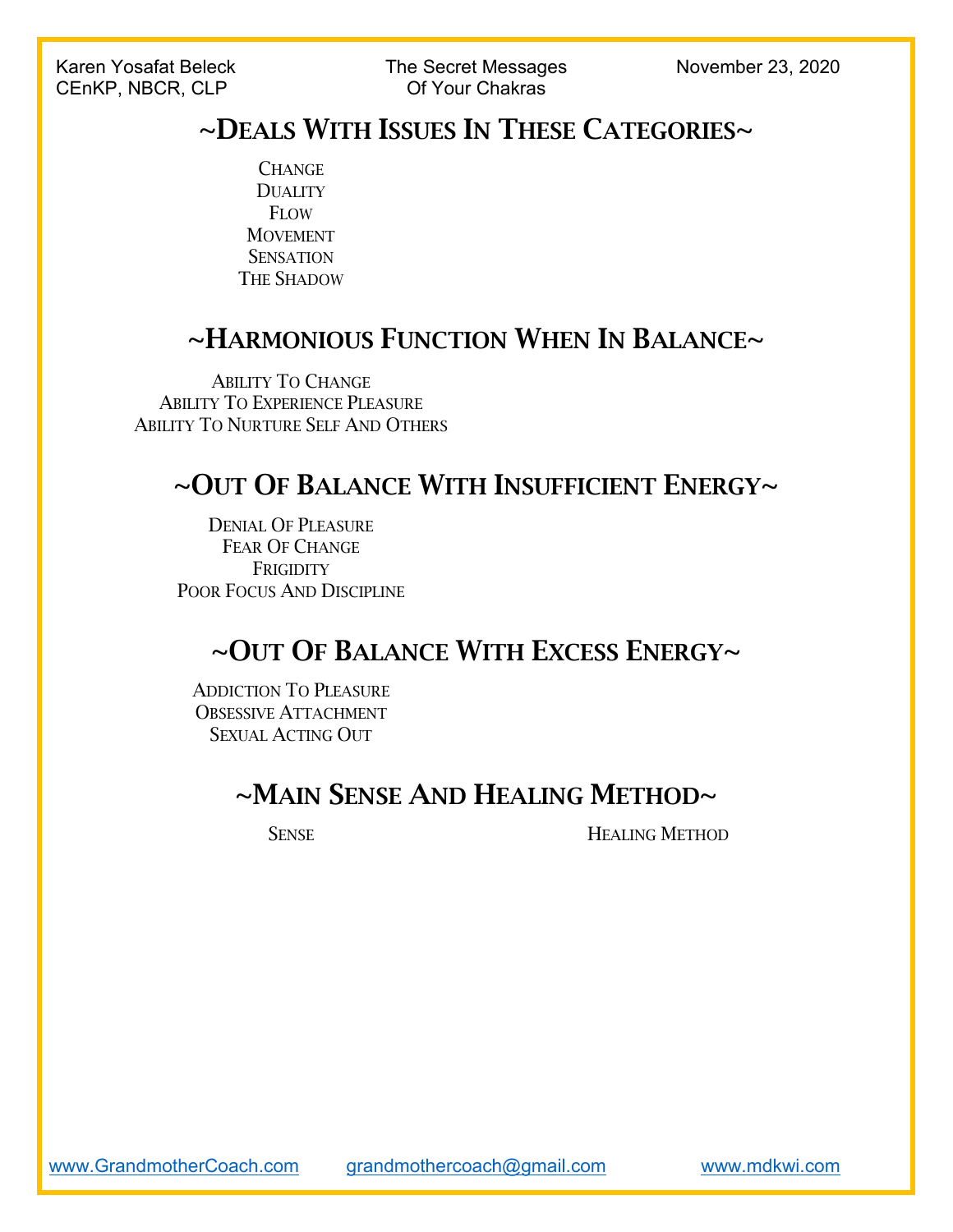Karen Yosafat Beleck The Secret Messages November 23, 2020<br>CEnKP NBCR CLP CLOS Of Your Chakras CEnKP, NBCR, CLP



# SOLAR PLEXUS CHARKA



## $\sim$ BASIC PRINCIPLE $\sim$

## ~SELECTED CORRESPONDENCES~

SOLAR PLEXUS YELLOW FRIDAY

LOCATION COLOR DAY OF THE WEEK

EMOTIONAL COMPONENT MUSICAL NOTE AND SCALE ATTRIBUTES SHAME "EB" "E" NOTE AND "ME" WISDOM, CLARITY,

SELF-ESTEEM

#### **AFFIRMATION**

I ACCEPT MYSELF COMPLETELY.

MY PERSONAL POWER IS GROWING STRONGER.

AMBER BANANAS BERGAMOT CITRINE BUTTER FENNEL GOLD EGGS LEMON TIGER'S EYE LEMONS MARIGOLD TOPAZ MELONS PETITGRAIN

GEMSTONES FOOD ESSENTIAL OIL EMERALD CORN GRAPEFRUIT SUNSTONE GRAPEFRUIT LEMONGRASS OLIVE OIL ROSEMARY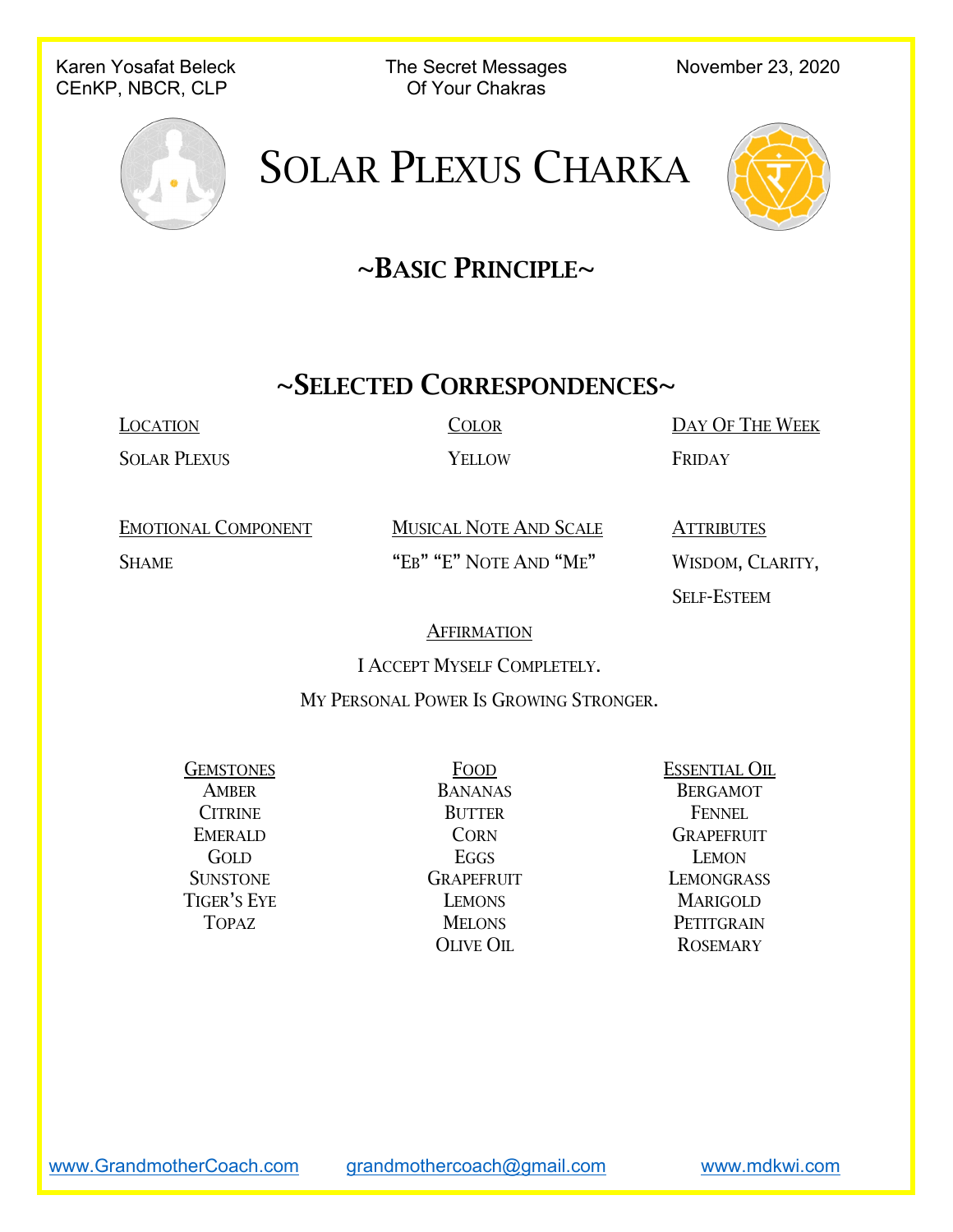#### ~DEALS WITH ISSUES IN THESE CATEGORIES~

**ACTIVITY** AUTONOMY INDIVIDUATION PRO-ACTIVITY **SHAME** 

#### ~HARMONIOUS FUNCTION WHEN IN BALANCE~

ABILITY TO MEET CHALLENGES FEELING OF PEACE, BALANCE, AND INNER HARMONY SPONTANEITY, PLAYFULNESS AND A SENSE OF HUMOR

#### ~OUT OF BALANCE WITH INSUFFICIENT ENERGY~

POOR DISCIPLINE AND FOLLOW THROUGH VICTIM MENTALITY BLAMING OTHERS

### ~OUT OF BALANCE WITH EXCESS ENERGY~

COMPETITIVE DRIVE AND AMBITION NEED TO BE RIGHT AND HAVE THE LAST WORD TEMPER TANTRUMS AND VIOLENT OUTBURSTS

### $\sim$ Main Sense And Healing Method $\sim$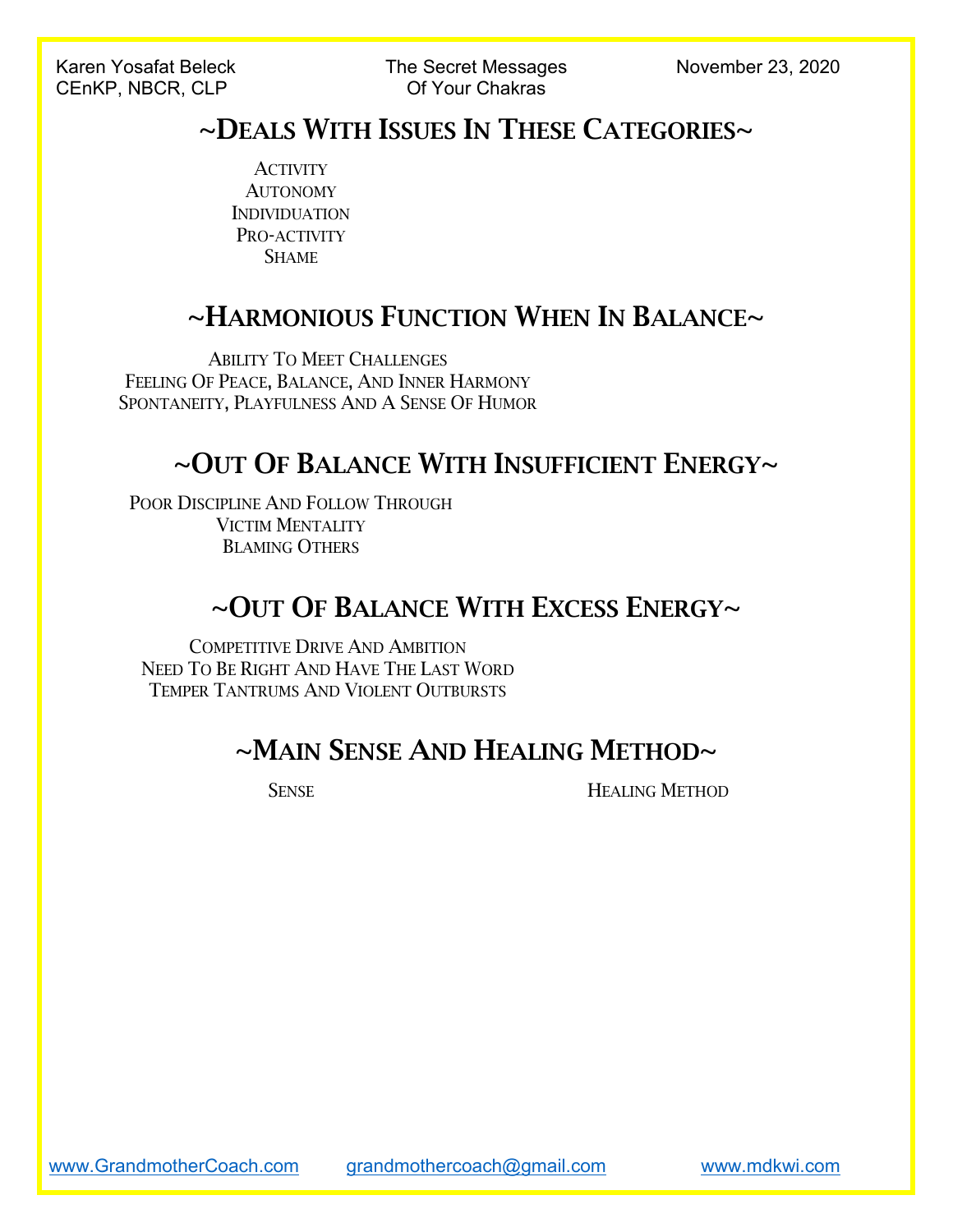#### Karen Yosafat Beleck The Secret Messages November 23, 2020<br>CEnKP NBCR CLP CENCER Of Your Chakras CEnKP, NBCR, CLP



## HEART CHARKA



### $\sim$ BASIC PRINCIPLE $\sim$

## ~SELECTED CORRESPONDENCES~

LOCATION COLOR DAY OF THE WEEK

HEART GREEN MONDAY

EMOTIONAL COMPONENT MUSICAL NOTE AND SCALE ATTRIBUTES GRIEF "F" "F#" NOTE AND "FA" BALANCE, LOVE,

SELF CONTROL

#### **AFFIRMATION**

I AM AN OPEN CHANNEL FOR DIVINE LOVE. I OPEN MY HEART AND SHARE IT WITH OTHERS

GREEN CALCITE PEAS PEAS MELISSA MALACHITE PINE MOONSTONE ROSE PERIDOT ROSEWOOD ROSE QUARTZ TOURMALINE **TURQUOISE** 

AMETHYST AVOCADOS ANGELICA AVENTURINE BEANS CEDARWOOD AZURITE BROCCOLI EUCALYPTUS EMERALD CUCUMBER FIR GREEN AGATE **GREEN SALADS** GERANIUM

GEMSTONES FOOD ESSENTIAL OIL JADE PEPPERMINT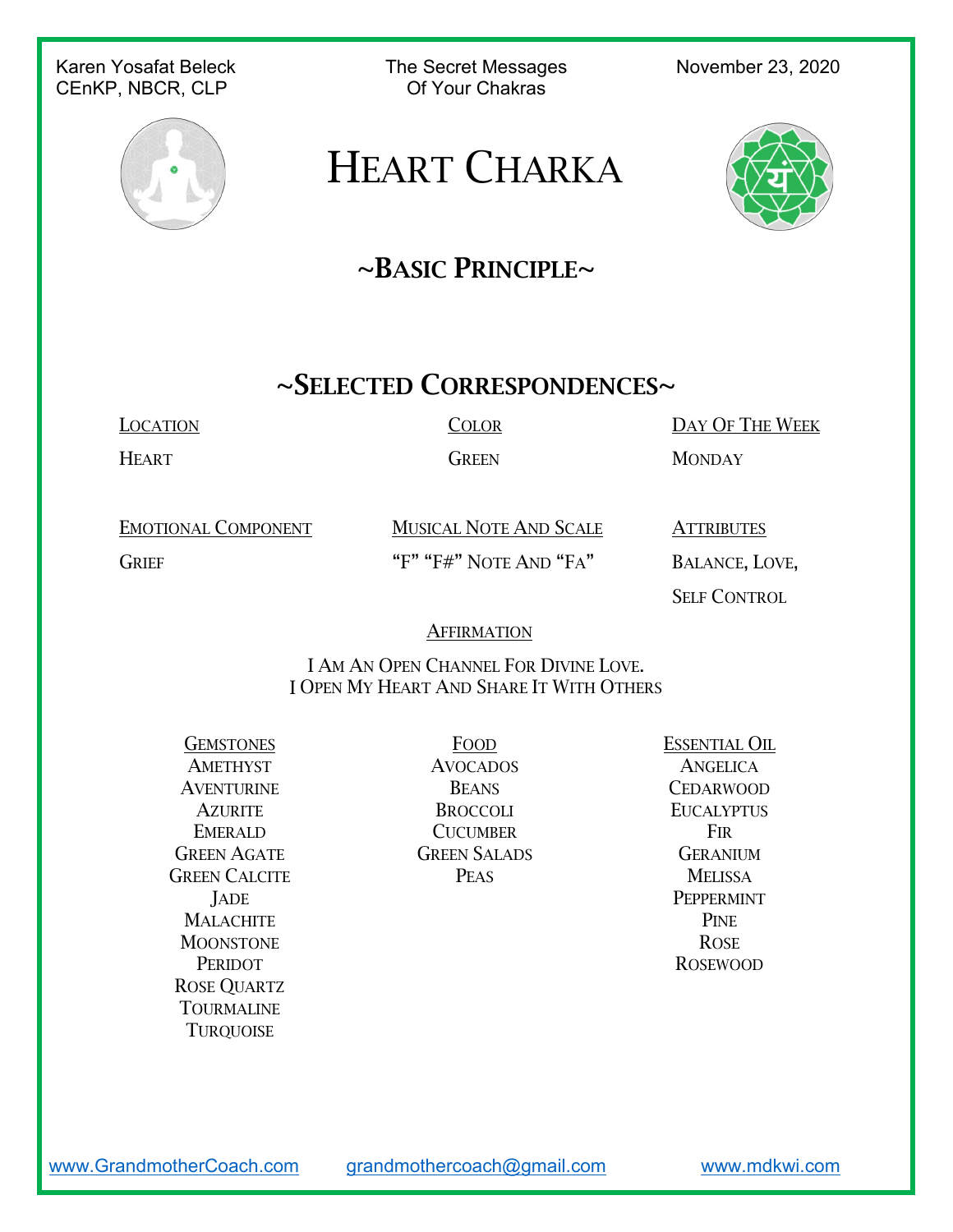Karen Yosafat Beleck The Secret Messages November 23, 2020 CEnKP, NBCR, CLP Of Your Chakras

#### ~DEALS WITH ISSUES IN THESE CATEGORIES~

**BALANCE INTIMACY** REACHING OUT AND TAKING IN SELF LOVE

#### ~HARMONIOUS FUNCTION WHEN IN BALANCE~

COMPASSION AND WILLINGNESS TO HELP PEACEFUL AND BALANCED STRONG CONNECTION TO ALL OF LIFE

## ~OUT OF BALANCE WITH INSUFFICIENT ENERGY~

ANTI-SOCIAL AND WITHDRAWN FEAR OF REJECTION LACK OF EMPATHY

#### ~OUT OF BALANCE WITH EXCESS ENERGY~

CLINGING **DEMANDING** OVER-SACRIFICING

#### ~MAIN SENSE AND HEALING METHOD~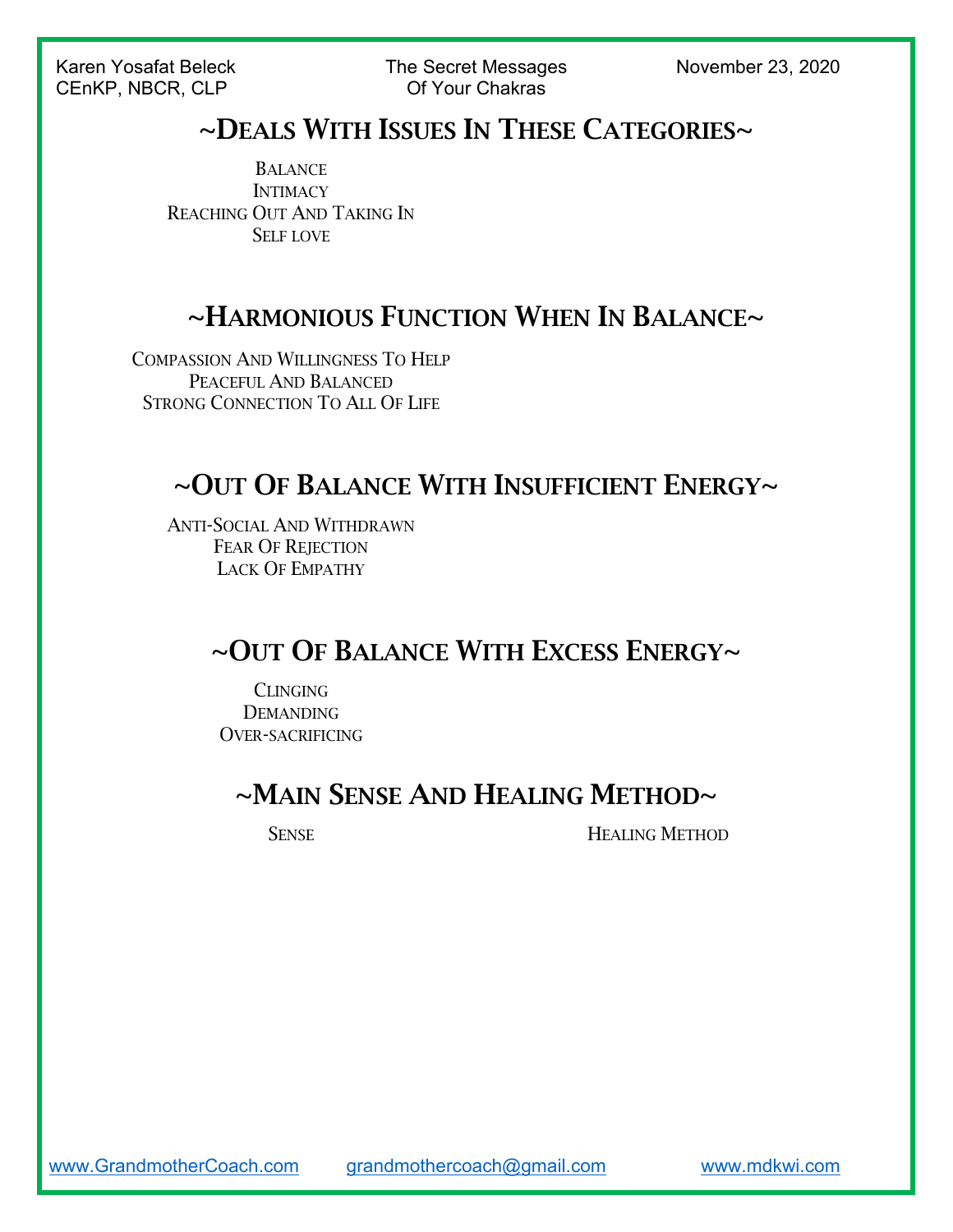## CEnKP, NBCR, CLP

Karen Yosafat Beleck The Secret Messages November 23, 2020<br>CEnKP NBCR CLP CENCER Of Your Chakras



# THROAT CHARKA



## $\sim$ BASIC PRINCIPLE $\sim$

#### ~SELECTED CORRESPONDENCES~

THROAT BLUE THURSDAY

LOCATION COLOR DAY OF THE WEEK

EMOTIONAL COMPONENT MUSICAL NOTE AND SCALE ATTRIBUTES LIES "G" "G#" AND "SO" KNOWLEDGE, HEALTH,

**COMMUNICATION** 

**AFFIRMATION** 

I EXPRESS MYSELF FREELY AND EASILY.

#### I COMMUNICATE MY THOUGHTS CLEARLY

GEMSTONES FOOD ESSENTIAL OIL AQUAMARINE ASPARAGUS CYPRUS BLUE LACE AGATE BLACKBERRIES GERANIUM LAPIS LAZULI FISH MINT **TURQUOISE** 

KYANITE BLUEBERRIES LEMON SAPPHIRE PLUMS PEPPER SODALITE POTATOES SWEET BIRCH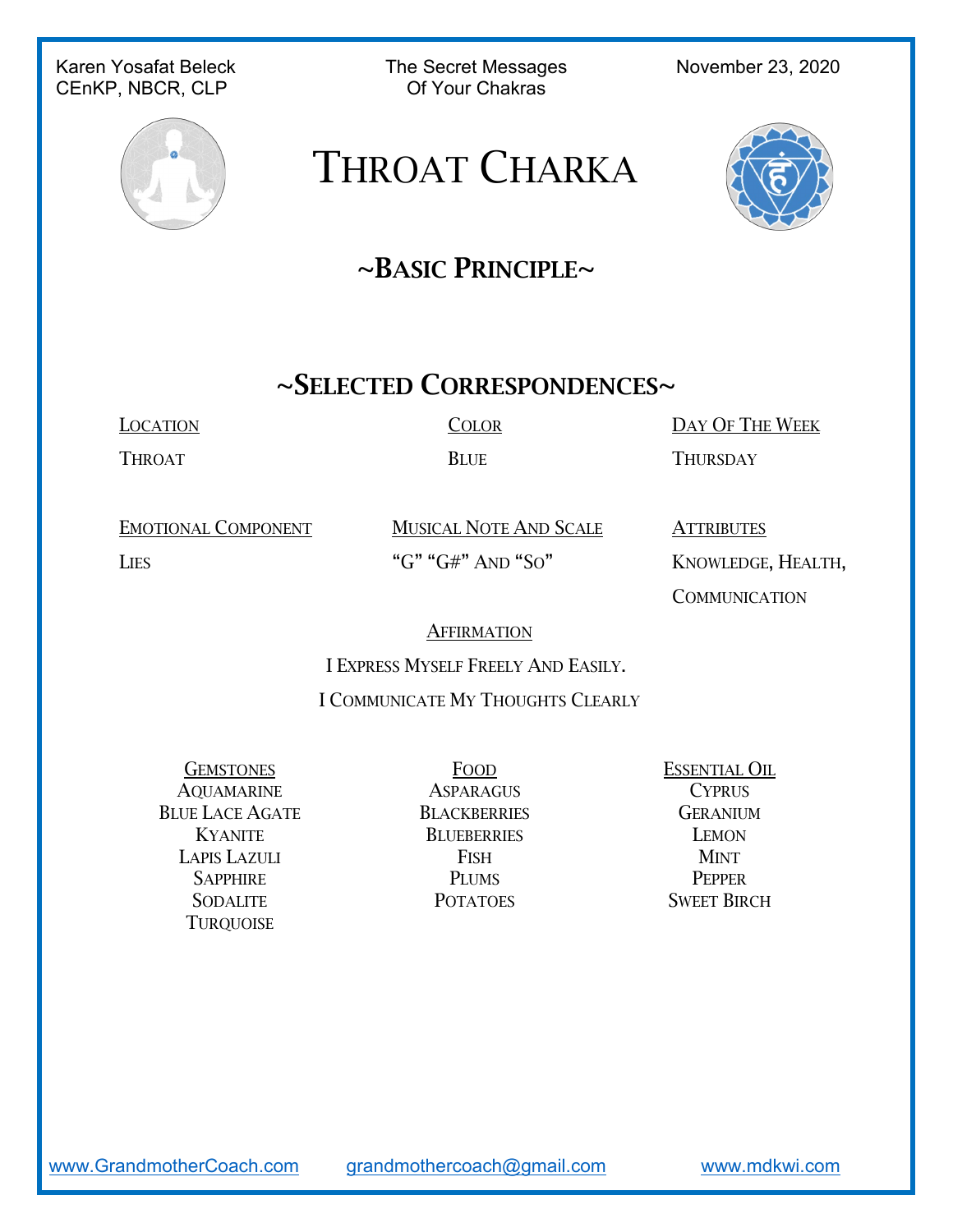Karen Yosafat Beleck The Secret Messages November 23, 2020 CEnKP, NBCR, CLP Of Your Chakras

#### ~DEALS WITH ISSUES IN THESE CATEGORIES~

**COMMUNICATION** FINDING ONE'S OWN VOICE **RESONANCE** 

#### ~HARMONIOUS FUNCTION WHEN IN BALANCE~

COLORFUL AND CLEAR SPEECH IMAGINATIVE OPENLY ABLE TO EXPRESS FEELINGS AND THOUGHTS TRUSTING YOUR INNER GUIDANCE

#### ~OUT OF BALANCE WITH INSUFFICIENT ENERGY~

DIFFICULTY PUTTING FEELINGS INTO WORDS NOT TRUSTING INTUITIVE POWERS SHY, QUIET, AND WITHDRAWN

#### ~OUT OF BALANCE WITH EXCESS ENERGY~

APPEAR STRONG AT ALL COST INABILITY TO LISTEN TALKING AS A DEFENSE

#### ~MAIN SENSE AND HEALING METHOD~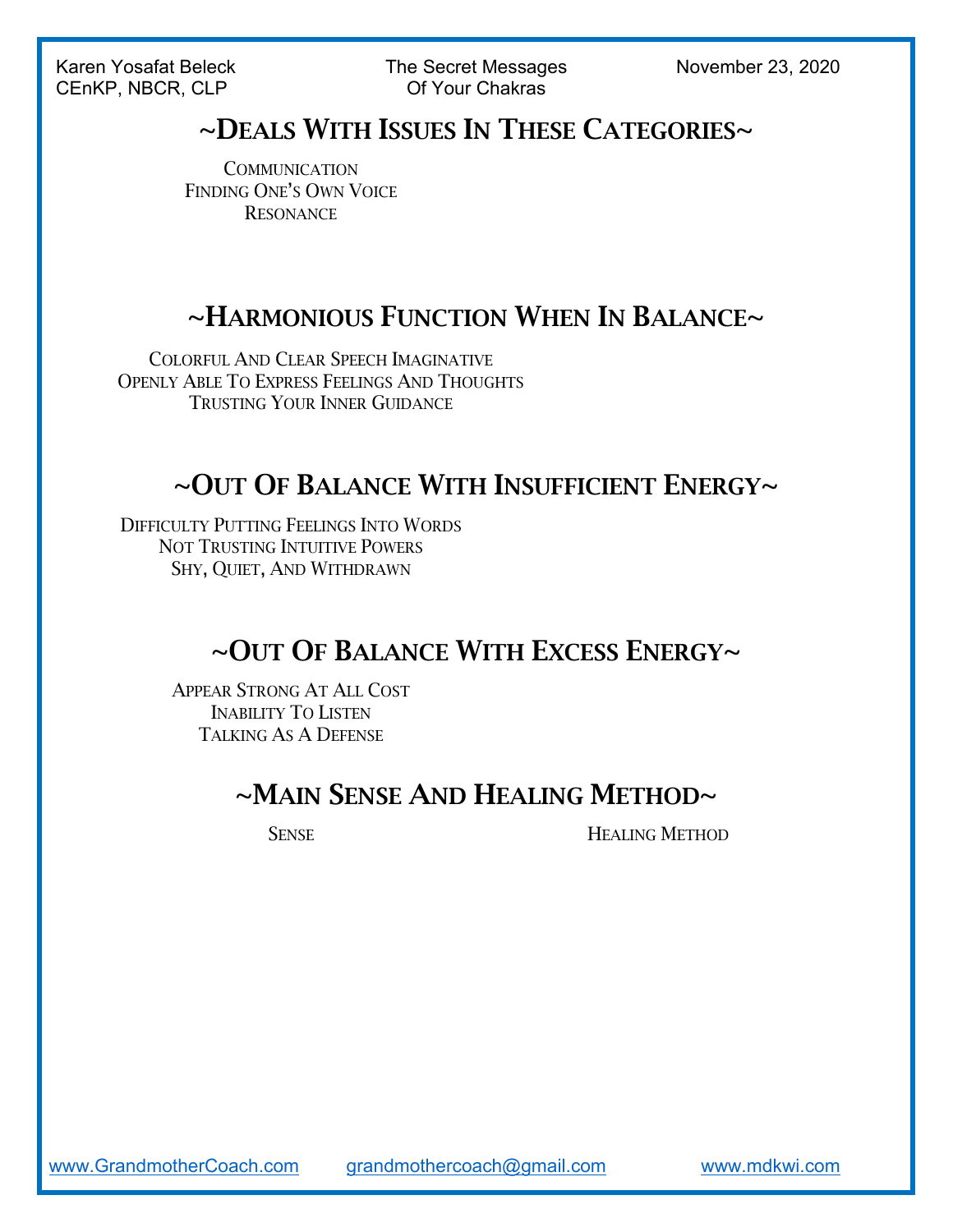## CEnKP, NBCR, CLP

Karen Yosafat Beleck The Secret Messages November 23, 2020<br>CEnKP NBCR CLP CENCER Of Your Chakras



## BROW CHARKA



### $\sim$ BASIC PRINCIPLE $\sim$

#### ~SELECTED CORRESPONDENCES~

LOCATION COLOR DAY OF THE WEEK

FOREHEAD INDIGO SATURDAY

EMOTIONAL COMPONENT MUSICAL NOTE AND SCALE ATTRIBUTES

ILLUSION "A" "BB" NOTE AND "LA" INTUITION, MYSTICISM,

UNDERSTANDING

#### **AFFIRMATION**

I AM PERFECTLY ATTUNED TO MY VISION.

I MOVE TOWARDS MY VISION WITH CLARITY.

AZURITE BROCCOLI CLOVE DIAMOND EGGPLANT LAVENDER LAPIS LAZULI GRAPES MAGNOLIA MOONSTONE MYRRH OUARTZ CRYSTAL PATCHOULI SILVER SAGE

GEMSTONES FOOD ESSENTIAL OIL TEA TREE YLANG YLANG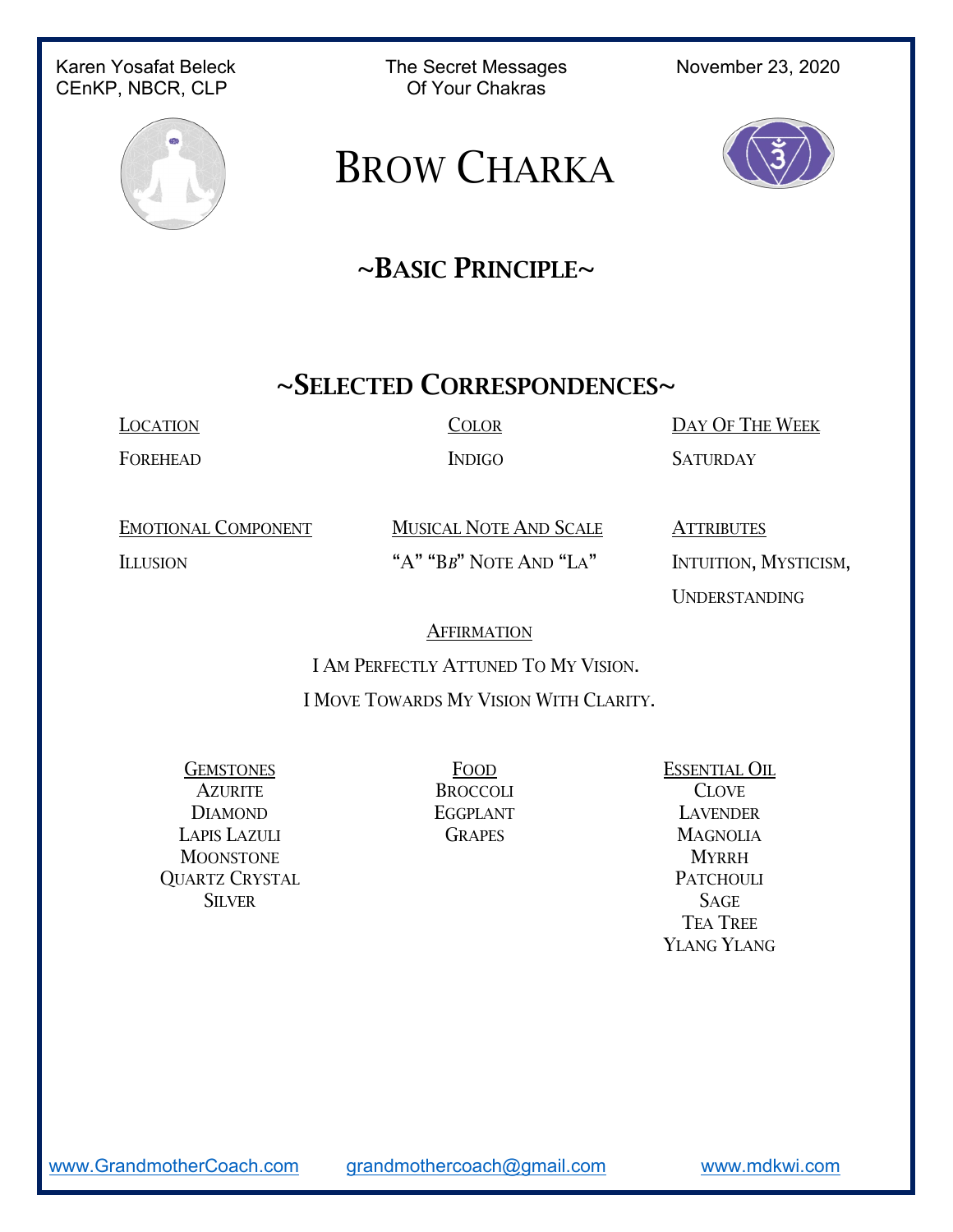Karen Yosafat Beleck The Secret Messages November 23, 2020 CENKP, NBCR, CLP **CENCR** Of Your Chakras

#### ~DEALS WITH ISSUES IN THESE CATEGORIES~

DREAMS IMAGINATION **VISION WISDOM** 

#### ~HARMONIOUS FUNCTION WHEN IN BALANCE~

ADVANCED INTELLECTUAL SKILLS INSIGHT ABOUT THE WORLD WE LIVE IN INTUITIVE AND PERCEPTIVE

#### ~OUT OF BALANCE WITH INSUFFICIENT ENERGY~

DIFFICULTY IN SEEING THE FUTURE LACK OF IMAGINATION

#### ~OUT OF BALANCE WITH EXCESS ENERGY~

**DELUSIONS HALLUCINATIONS OBSESSED** 

#### ~MAIN SENSE AND HEALING METHOD~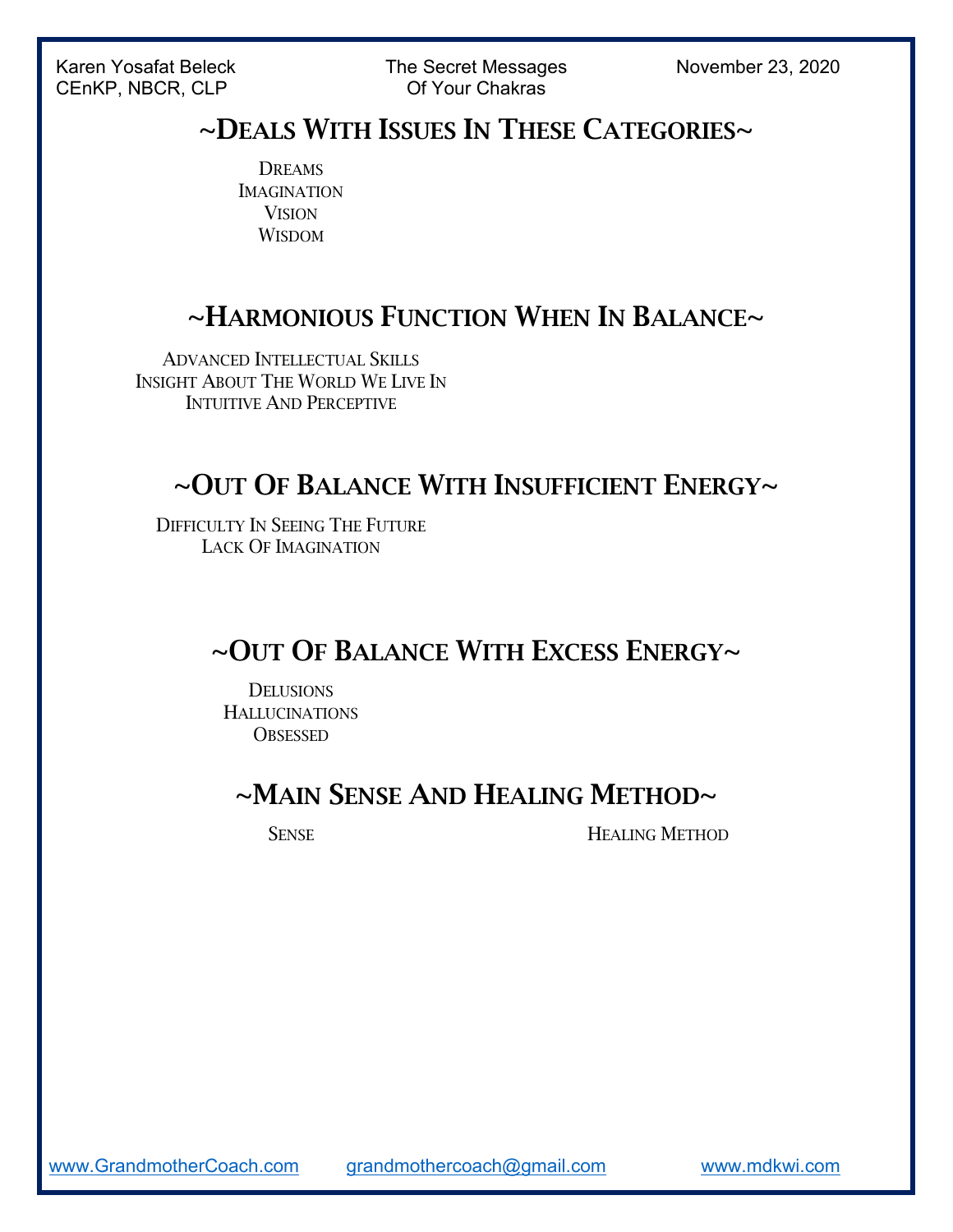#### Karen Yosafat Beleck The Secret Messages November 23, 2020<br>CEnKP NBCR CLP CENCER Of Your Chakras CEnKP, NBCR, CLP



## CROWN CHARKA



### $\sim$ BASIC PRINCIPLE $\sim$

#### ~SELECTED CORRESPONDENCES~

CEREBRAL CORTEX VIOLET WEDNESDAY

LOCATION COLOR DAY OF THE WEEK

EMOTIONAL COMPONENT MUSICAL NOTE AND SCALE ATTRIBUTES

ATTACHMENT "B" NOTE AND "TI" BEAUTY, CREATIVITY,

**INSPIRATION** 

#### **AFFIRMATION**

I AM ONE WITH ALL CREATION.

I AM CONSCIOUSLY LIVING MY DIVINE PURPOSE.

AMETHYST BROCCOLI BIRCH

PLUMS

GEMSTONES FOOD ESSENTIAL OIL DIAMOND **EGGPLANT** FRANKINCENSE RUBY GRAPES GARDENIA KALE LAVENDER